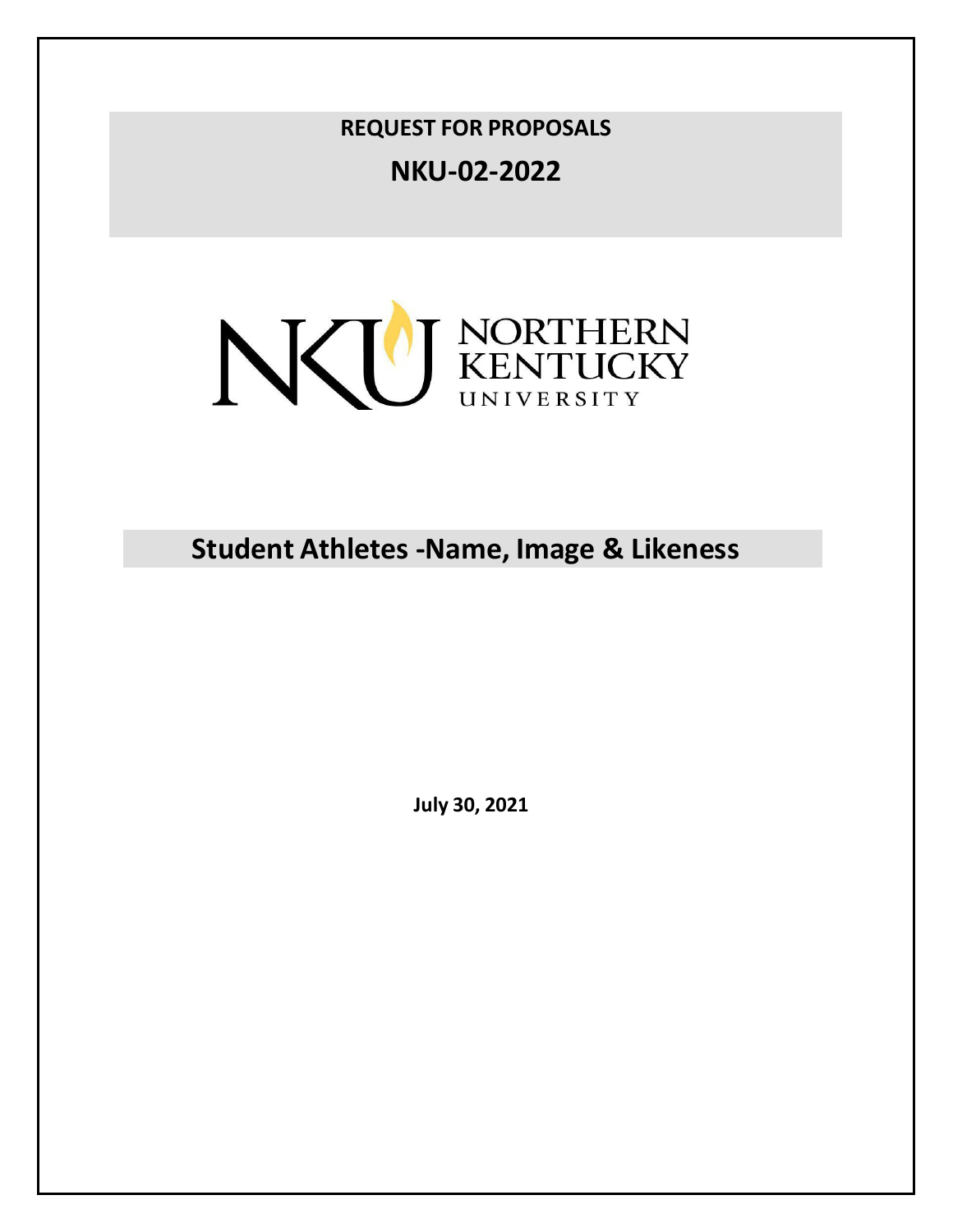

#### **ATTENTION: This is not an order. Read all instructions, terms and conditions carefully.**

**Bid NO:** NKU-02-2022 **Issue Date:** 07/30/2021 **Blaine Gilmore Phone:** 859.572.6449

#### **RETURN ORIGINAL COPY OF BID TO:**

**Northern Kentucky University Procurement Services 1 Nunn Drive 617 Lucas Administrative Center Highland Heights, KY 41099**

#### **IMPORTANT: BIDS MUST BE RECEIVED BY: 08/19/2021 BEFORE 2:00 P.M. HIGHLAND HEIGHTS, KY time.**

#### NOTICE OF REQUIREMENTS

- 1. The University's General Terms and Conditions and Instructions to Bidders, viewable at the NKU [Procurement](https://inside.nku.edu/procurement/policies/terms-and-conditions.html) Website, apply to this Request for Bid.
- 2. Contracts resulting from this ITB must be governed by and in accordance with the laws of the Commonwealth of Kentucky.
- Any agreement or collusion among Offerors or prospective Offerors, which restrains, tends to restrain, or is reasonably calculated to restrain competition by agreement to bid at a fixed price or to refrain from offering, or otherwise, is prohibited.
- 4. Any person who violates any provisions of KRS 45A.325 shall be guilty of a felony and shall be punished by a fine of not less than five thousand dollars nor more than ten thousand dollars, or be imprisoned not less than one year nor more than five years, or both such fine and imprisonment. Any firm, corporation, or association who violates any of the provisions of KRS 45A.325 shall, upon conviction, may be fined not less than ten thousand dollars or more than twenty thousand dollars.

# AUTHENTICATION OF BID AND STATEMENT OF NON-COLLUSION AND NON-CONFLICT OF INTEREST

- I hereby swear (or affirm) under the penalty for false swearing as provided by KRS 523.040:
- 1. That I am the offeror (if the offeror is an individual), a partner, (if the offeror is a partnership), or an officer or employee of the bidding corporation having authority to sign on its behalf (if the offeror is a corporation);
- 2. That the attached bid has been arrived at by the offeror independently and has been submitted without collusion with, and without any agreement, understanding or planned common course of action with, any other Contractor of materials, supplies, equipment or services described in the Request for Bid, designed to limit independent bidding or competition;
- 3. That the contents of the bid have not been communicated by the offeror or its employees or agents to any person not an employee or agent of the offeror or its surety on any bond furnished with the bid and will not be communicated to any such person prior to the official closing of the ITB:
- 4. That the offeror is legally entitled to enter into contracts with the Northern Kentucky University and is not in violation of any prohibited conflict of interest, including those prohibited by the provisions of KRS 45A.330 to .340, 164.390, and
- 5. That the Offeror, and its affiliates, are duly registered with the Kentucky Department of Revenue to collect and remit the sale and use tax imposed by Chapter 139 to the extent required by Kentucky law and will remain registered for the duration of any contract award
- 6. That I have fully informed myself regarding the accuracy of the statement made above. SWORN STATEMENT OF COMPLIANCE WITH FINANACE LAWS

In accordance with KRS45A.110 (2), the undersigned hereby swears under penalty of perjury that he/she has not knowingly violated any provision of the campaign finance laws of the Commonwealth of Kentucky and that the award of a contract to a bidder will not violate any provision of the campaign finance laws of the Commonwealth of Kentucky.

CONTRACTOR REPORT OF PRIOR VIOLATIONS OF KRS CHAPTERS 136, 139, 141, 337, 338, 341 & 342 The Contractor by signing and submitting a bid agrees as required by 45A.485 to submit final determinations of any violations of the provisions of KRS Chapters 136, 139, 141, 337, 338, 341 and 342 that have occurred in the previous five (5) years prior to the award of a contract and agrees to remain in continuous compliance with the provisions of the statutes during the duration of any contract that may be established. Final determinations of violations of these statutes must be provided to the University by the successful Contractor prior to the award of a contract. CERTIFICATION OF NON-SEGREGATED FACILITIES

The Contractor, by submitting a bid, certifies that he/she is in compliance with the Code of Federal Regulations, No. 41 CFR 60-1.8(b) that prohibits the maintaining of segregated facilities.

#### RECIPROCAL PREFERENCE

(1) Prior to a contract being awarded to the lowest responsible and responsive bidder on a contract by a public agency, a resident bidder of the Commonwealth shall be given a preference against a nonresident bidder registered in any state that gives or requires a preference to bidders from that state. The preference shall be equal to the preference given or required by the state of the nonresident bidder.

(2) A resident bidder is an individual, partnership, association, corporation, or other business entity that, on the date the contract is first advertised or announced as available for bidding:

(a) Is authorized to transact business in the Commonwealth; and

(b) Has for one (1) year prior to and through the date of the advertisement, filed Kentucky corporate income taxes, made payments to the Kentucky unemployment insurance fund established in KRS 341.490, and maintained a Kentucky workers' compensation policy in effect. (3) A nonresident bidder is an individual, partnership, association, corporation, or other business entity that does not meet the requirements of subsection (2) of this section.

(4) If a procurement determination results in a tie between a resident bidder and a nonresident bidder, preference shall be given to the resident bidder.

(5) This section shall apply to all contracts funded or controlled in whole or in part by a public agency.

(6) The Finance and Administration Cabinet shall maintain a list of states that give to or require a preference for their own resident bidders, including details of the preference given to such bidders, to be used by public agencies in determining resident bidder preferences. The cabinet shall also promulgate administrative regulations in accordance with KRS Chapter 13A establishing the procedure by which the preferences required by this section shall be given.

(7) The preference for resident bidders shall not be given if the preference conflicts with federal law.

(8) Any public agency soliciting or advertising for bids for contracts shall make KRS 45A.490 to 45A.494 part of the solicitation or advertisement for bids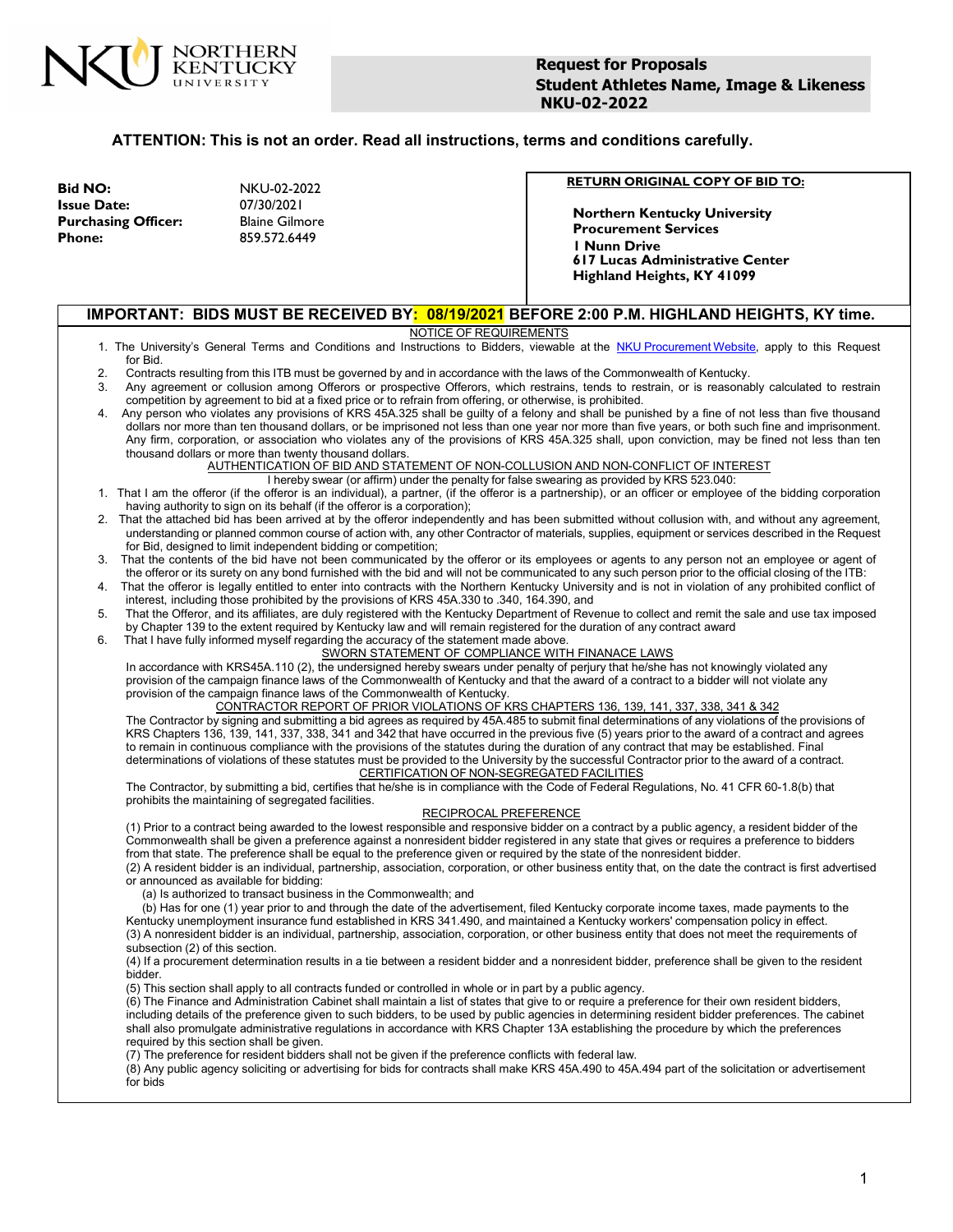

#### DEFINITIONS

As used in KRS 45A.490 to 45A.494: (1) "Contract" means any agreement of a public agency, including grants and orders, for the purchase or disposal of supplies, services, construction, or any other item; and

(2) "Public agency" has the same meaning as in KRS 61.805.

**SIGNATURE REQUIRED:** This bid cannot be considered valid unless signed and dated by an authorized agent of the offeror. Type or print the signatory's name, title, address, phone number and fax number in the spaces provided. Offers signed by an agent are to be accompanied by evidence of his/her authority unless such evidence has been previously furnished to the issuing office. Your signature is acceptance to the Terms and conditions above.

| <b>DELIVERY TIME:</b>                                                                | <b>NAME OF COMPANY:</b>                                                                | DUNS#               |  |
|--------------------------------------------------------------------------------------|----------------------------------------------------------------------------------------|---------------------|--|
| <b>BID FIRM THROUGH:</b>                                                             | <b>ADDRESS:</b>                                                                        | Phone/Fax:          |  |
| <b>PAYMENT TERMS:</b>                                                                | <b>CITY, STATE &amp; ZIP CODE:</b>                                                     | $E-MAIL:$           |  |
| SHIPPING TERMS: F.O.B. DESTINATION - FEDERAL EMPLOYER ID NO.:<br>PREPAID AND ALLOWED |                                                                                        | <b>WEB ADDRESS:</b> |  |
|                                                                                      |                                                                                        |                     |  |
|                                                                                      | <b>READ CAREFULLY - SIGN IN SPACE BELOW - FAILURE TO SIGN INVALIDATES BID or OFFER</b> |                     |  |
|                                                                                      |                                                                                        |                     |  |
|                                                                                      |                                                                                        |                     |  |
|                                                                                      |                                                                                        |                     |  |
|                                                                                      | TITLE: DATE:                                                                           |                     |  |
|                                                                                      |                                                                                        |                     |  |
|                                                                                      |                                                                                        |                     |  |
|                                                                                      |                                                                                        |                     |  |
|                                                                                      |                                                                                        |                     |  |
| (Notary Public)                                                                      |                                                                                        |                     |  |
|                                                                                      |                                                                                        |                     |  |
|                                                                                      |                                                                                        |                     |  |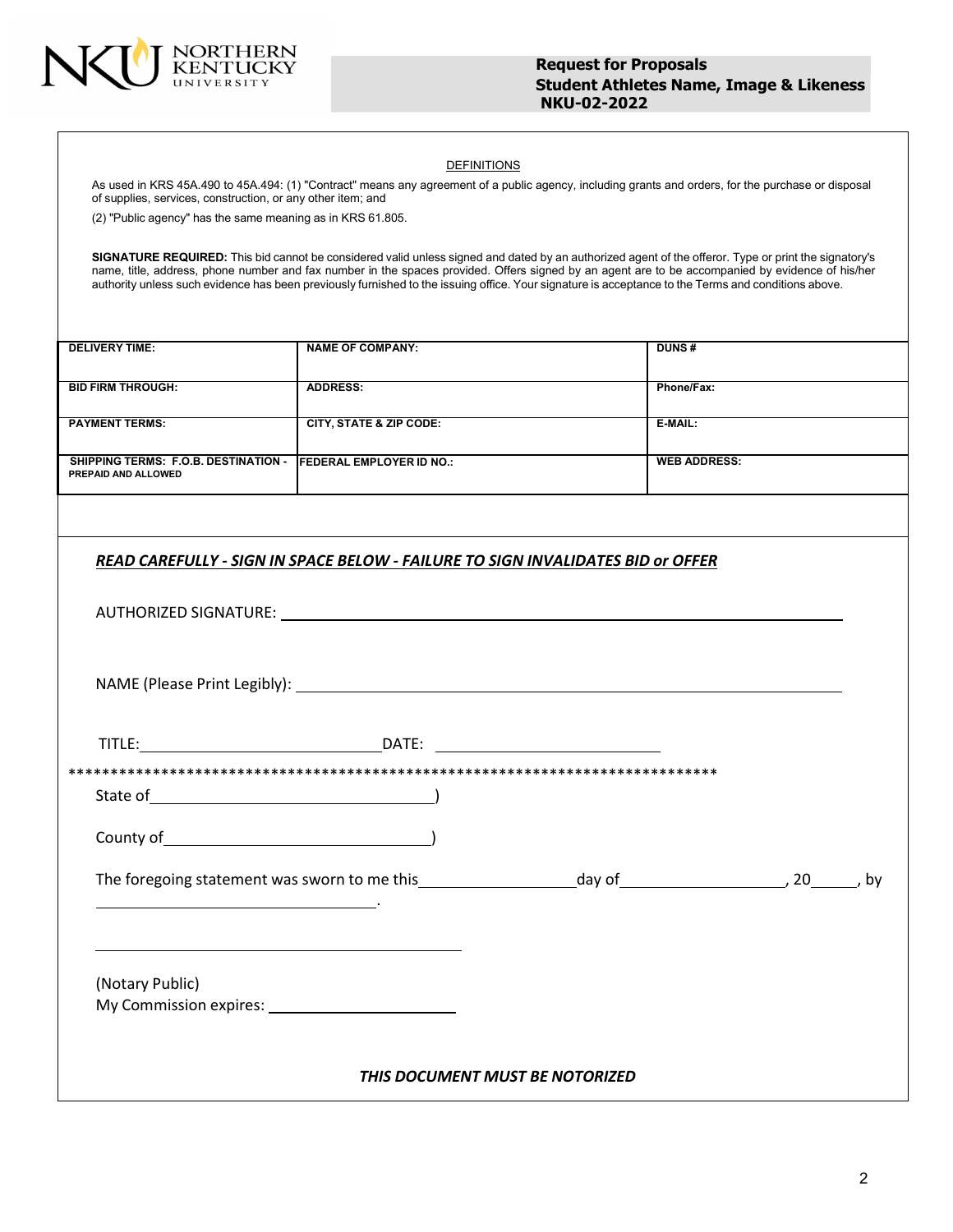

# **Contents**

| <b>Contract Document</b>                                         | # of Pages |
|------------------------------------------------------------------|------------|
|                                                                  |            |
| NOTICE OF ADVERTISEMENT                                          | 1          |
| SPECIAL CONDITIONS                                               | 2          |
| PROPOSAL INSTRUCTIONS                                            | 14         |
| GENERAL TERMS & CONDITIONS AND INSTRUCTIONS TO PROPOSERS (LINKED |            |
| BELOW)                                                           |            |
| ADDENDA (ISSUED AS REQUIRED)                                     |            |

**General Terms, Conditions, and Instructions to Proposers:**

<http://procurement.nku.edu/policies/terms-and-conditions.html>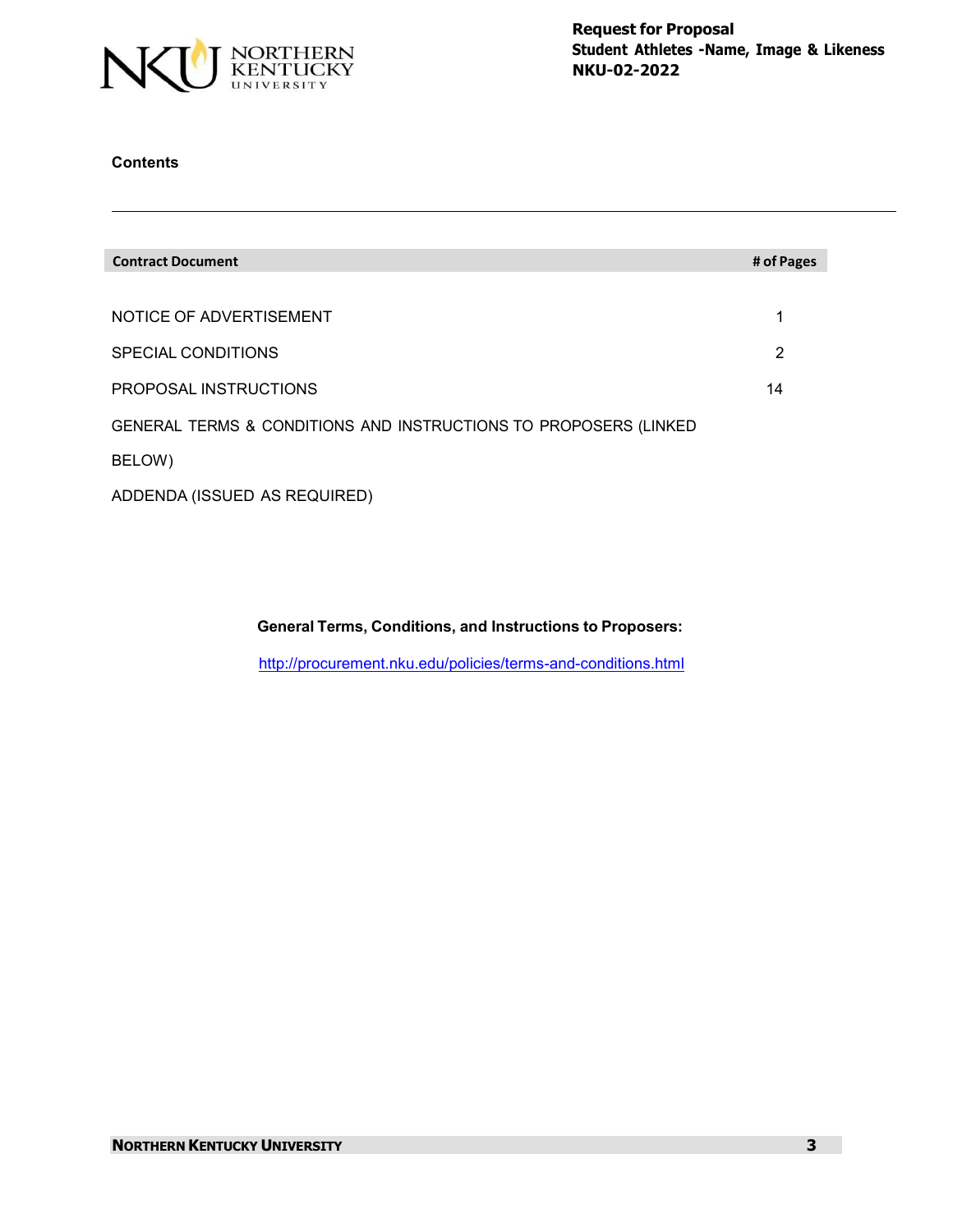

# **NOTICE OF ADVERTISEMENT**

BRIEF SCOPE OF WORK:

Northern Kentucky University is accepting proposals from qualified firms specializing in providing student-athletes Name, Image and Likeness (NIL) services through an education, compliance and media/branding platform.

#### **PROJECT TIMETABLE***:*

| <b>Request for Proposal Issued</b> | July 30, 2021              |  |
|------------------------------------|----------------------------|--|
| <b>Last Date for Questions</b>     | August 11, 2021 at 2:00 pm |  |
| Response/Addenda Issued By         | August 16, 2021 at 2:00 pm |  |
| <b>RFPS DUE</b>                    | August 19, 2021 at 2:00    |  |

### **SUBMITTAL OF PROPOSAL:**

Proposals must be submitted electronically.

**Note: We are asking that all bids be submitted electronically to [purchasing@nku.edua](mailto:purchasing@nku.edu)nd [vasquezh1@nku.edu,](mailto:vasquezh1@nku.edu) by the time and date specified.**

Either a PDF or a link such as DropBox, Microsoft One Drive, Google Drive, etc. is acceptable. Bids **received after the closing date and time will not be considered.**

Holly Vasquez Manager Procurement Services Northern Kentucky University 617 Lucas Admin Center Highland Heights, KY 41076 [vasquezh1@nku.edu](mailto:vasquezh1@nku.edu)

**RFP NKU-02-2022 - Student Athletes Name, Image and Likeness**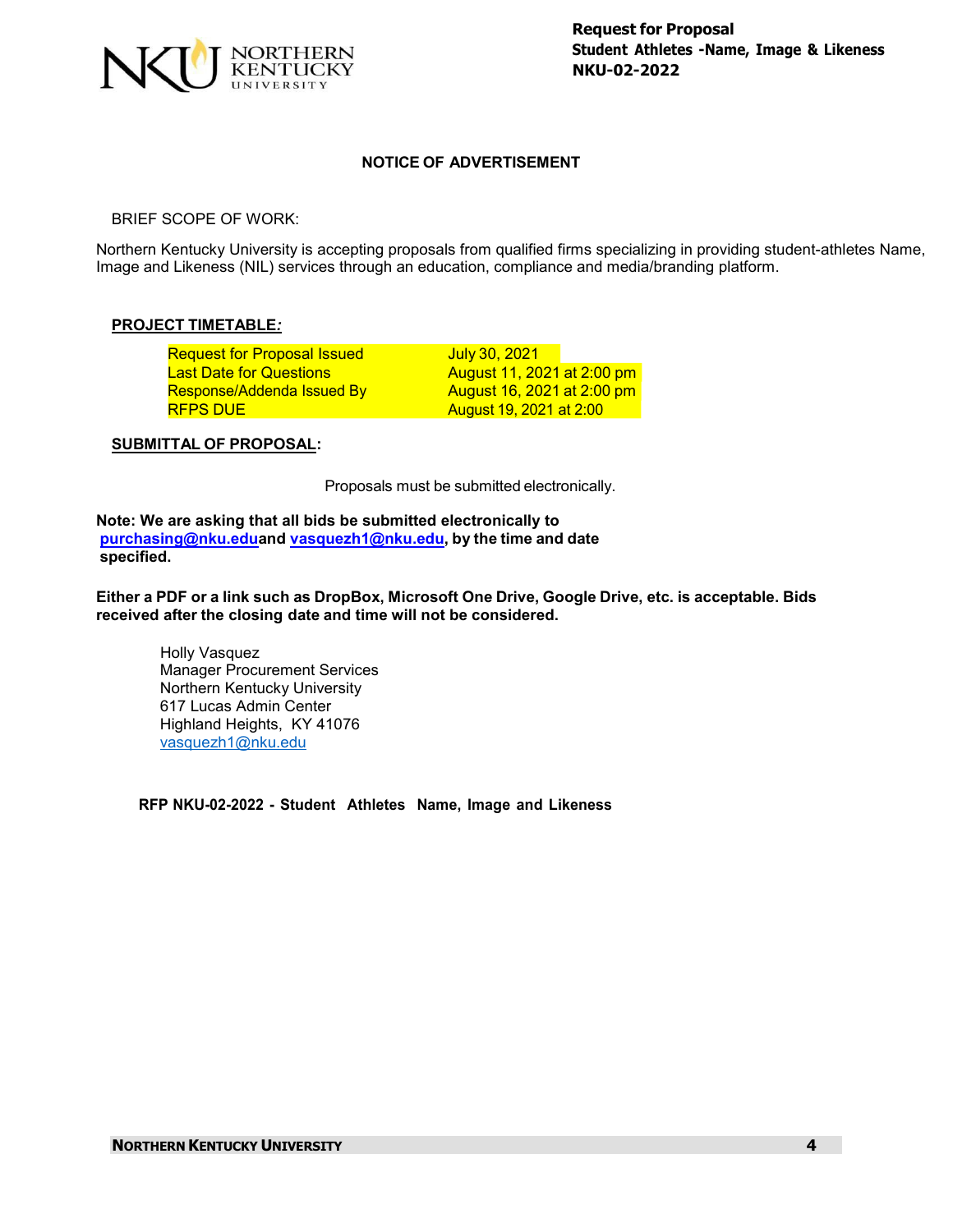

# **SPECIAL CONDITIONS**

# **GENERAL TERMS AND CONDITIONS TO PROPOSERS:**

The general terms and conditions linked below shall be applicable to this Bid and take precedence over any Contractor terms and conditions:

<http://procurement.nku.edu/policies/terms-and-conditions.html>

# **PARKING PERMITS:**

Contractor must obtain parking permits for all vehicles that will be parked on campus. Permits can be obtained at the welcome center. <http://parking.nku.edu/rules/guidelines.html>

# **GOVERNING LAW:**

Proposers shall conform to and observe all laws, ordinances, rules and regulations of the United States ofAmerica, Commonwealth of Kentucky, and all other local governments, public authorities, boards or offices relating to the Project Site or the improvements upon same, or the use thereof, and will not permitthe same to be used for any illegal or immoral purposes, business or occupation. The resulting Contract shall be governed by Kentucky Law and any claim relating to this Contract shall only be brought in the Franklin Circuit Court in Accordance with KRS 45A- 245.

#### **INSURANCE AND BONDING:**

Any project(s) arising out of this Request for Proposal is/are subject to the provisions of KRS 45A.190. All proposals shall take in to consideration any costs associated with bonding pursuant to this statute. If awarded, bidder / proposer must provide NKU with an insurance certificate listing NKU as a certificate holder and additionally insured.

#### **Northern Kentucky University 617 Lucas Administrative Center 1 Nunn Drive Highland Heights, KY 41099**

The Contractor shall furnish the University the Certificates of Insurance and guarantee the maintenance of such coverage during the term of the contract. The Contractor shall provide an original policy endorsement of its CGL insurance naming Northern Kentucky University and the directors, officers, trustees, and employees of the University as additional insured on a primary and non-contributory basis as their interest appears. Additionally, the Contractor shall provide an original policy endorsement for Waiver of subrogation in favor of the Northern Kentucky University its directors, officers, trustees, and employees as additional insured.

#### **Our basic insurance requirements are:**

Workers' Compensation insurance with Kentucky's statutory limits and Employers' Liability insurance with at least \$100,000 limits of liability.

Comprehensive General Liability (CGL) Insurance the limits of liability shall not be less than \$500,000 each occurrence for bodily injury and \$250,000 property damage.

Comprehensive Automobile Liability Insurance: To cover all owned, hired, leased or non-owned vehicles used on the Project. Coverage shall be for all vehicles including off the road tractors, cranes and rigging equipment and include pollution liability from vehicle upset or overturn. Policy limits shall not be less than \$500,000 for bodily injury and \$100,000 for property damage.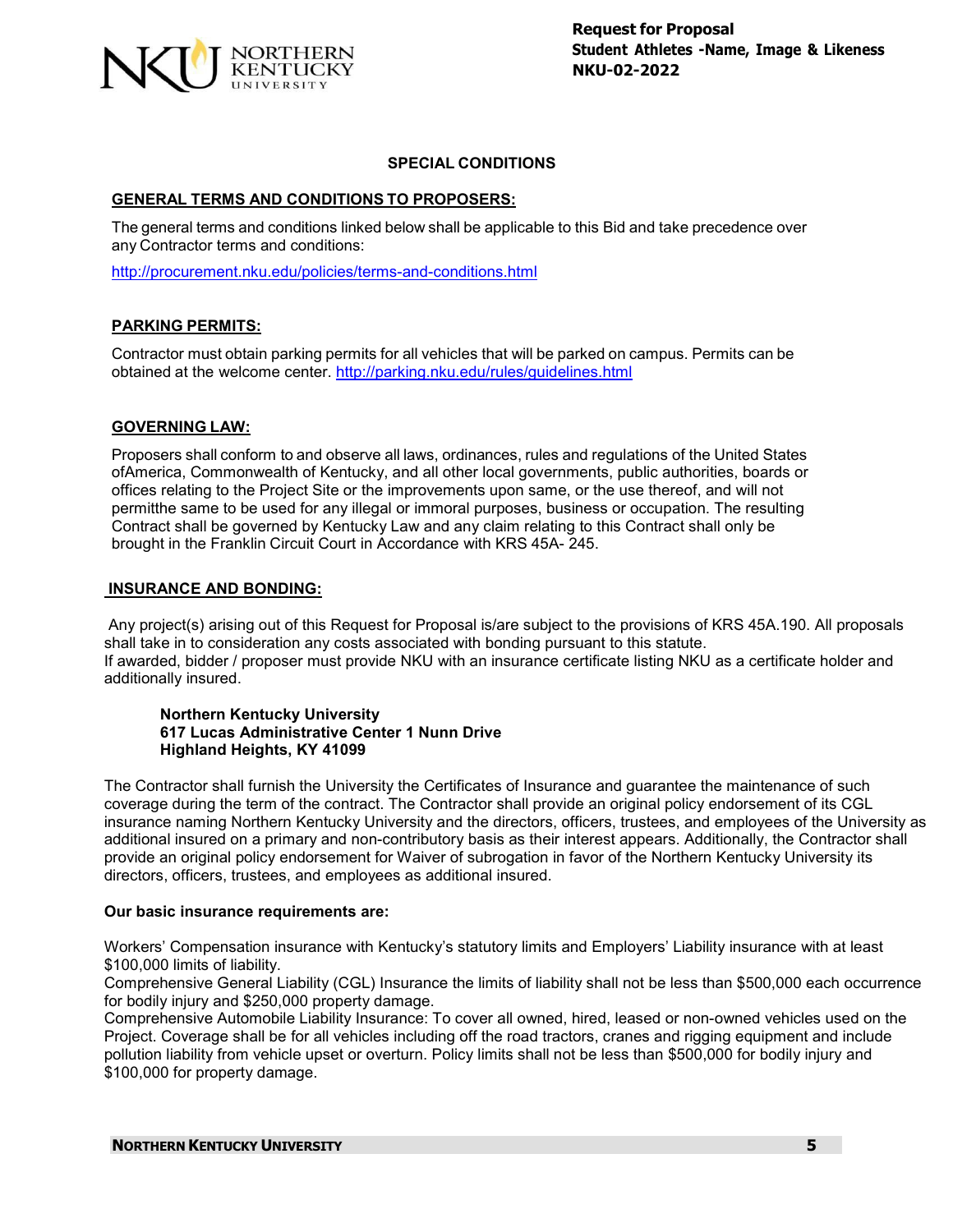

# **TOBACCO FREE CAMPUS:**

Effective January 1st, 2014, NKU will be a tobacco free campus. The use of all tobacco products shall beprohibited in all campus buildings and outside areas on campus.

# **STATUTORY AUTHORITY:**

Selection of firms to provide professional services to Northern Kentucky University are governed by the provisions of the Kentucky Revised Statutes, KRS 45A.085, <http://www.lrc.ky.gov/KRS/045A00/085.PDF>

# **FOREIGN CORPORATIONS:**

Foreign corporations are defined as corporations that are organized under laws other than the laws of the commonwealth of Kentucky. Foreign corporations doing business within the commonwealth of Kentucky are required to be registered with the Secretary of State, New Capitol Building, Frankfort, Kentucky and must be in good standing.

The Foreign Corporate Proposer, if not registered with the Secretary of State at the time of the bid submittal, shall be required to become registered and be declared in good standing prior to the issuanceor receipt of a contract.

# **DOMESTIC CORPORATIONS:**

Domestic corporations are required to be in good standing

#### **OCCUPATIONAL LICENSE:**

Northern Kentucky University was annexed by the city of Highland Heights in 2008. All contractors performing work for NKU must possess a Campbell County Occupational License and a city of Highland Heights Occupational License (administered by Campbell County) and must also pay applicable payroll taxes.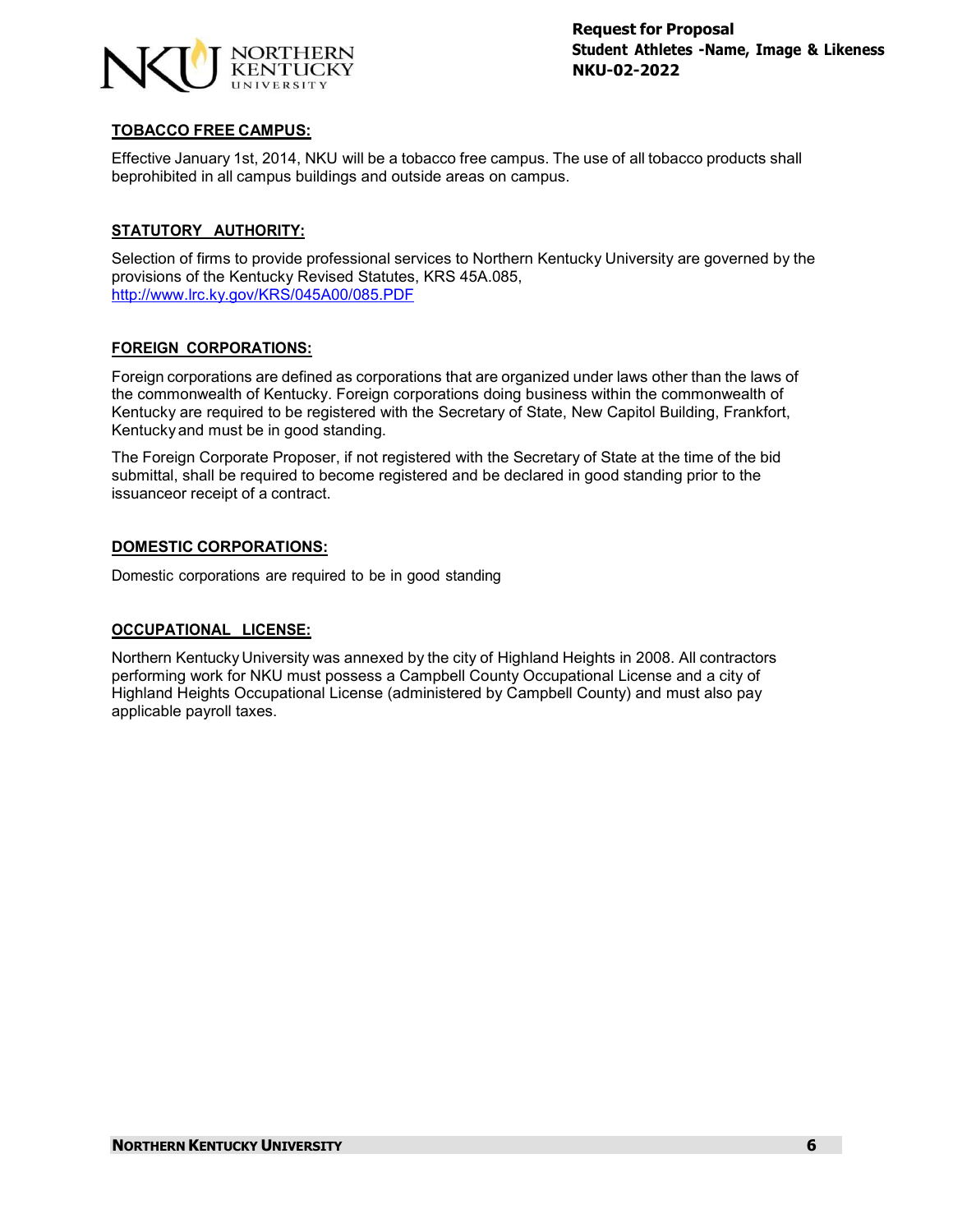

### **PERSONAL SERVICE CONTRACTS:**

This RFP is for consulting or other personal services. Kentucky law requires a Personal Services Contract to be signed by the vendor and filed with the Legislative Research Commission in Frankfort prior to any work beginning. KRS 45A.690 defines a Personal Service Contract as "an agreement whereby an individual, firm, partnership, or corporation is to perform certain services requiring professional skill or professional judgment for a specified period of time at a price agreed upon." After Determination but prior to award, a Personal Services Contract will be sent to the winning offeror for signature. Please be sure to sign and return the original contract promptly to Northern Kentucky University. A Notice of Award will not be issued until the signed Personal Services Contract has been received by Procurement Services and filed with the Legislative Research Commission in Frankfort, KY.

#### **Regarding Personal Service Contract Invoicing**

House Bill 387 has now amended Kentucky Revised Statute 45A.695(10)(A) with the following language, "No payment shall be made on any personal service contract unless the individual, firm, partnership, or corporation awarded the personal service contract submits its invoice for payment on a form established by the committee". The Personal Service Contract Invoice Form shall be used for this purpose and for your convenience we have added fields so that it can be filled in online and printed. This form can be located on Northern Kentucky University's Procurement Services website at: [http://procurement.nku.edu/departmental\\_forms/PSC\\_INVOICE\\_FORM.pdf](http://procurement.nku.edu/departmental_forms/PSC_INVOICE_FORM.pdf)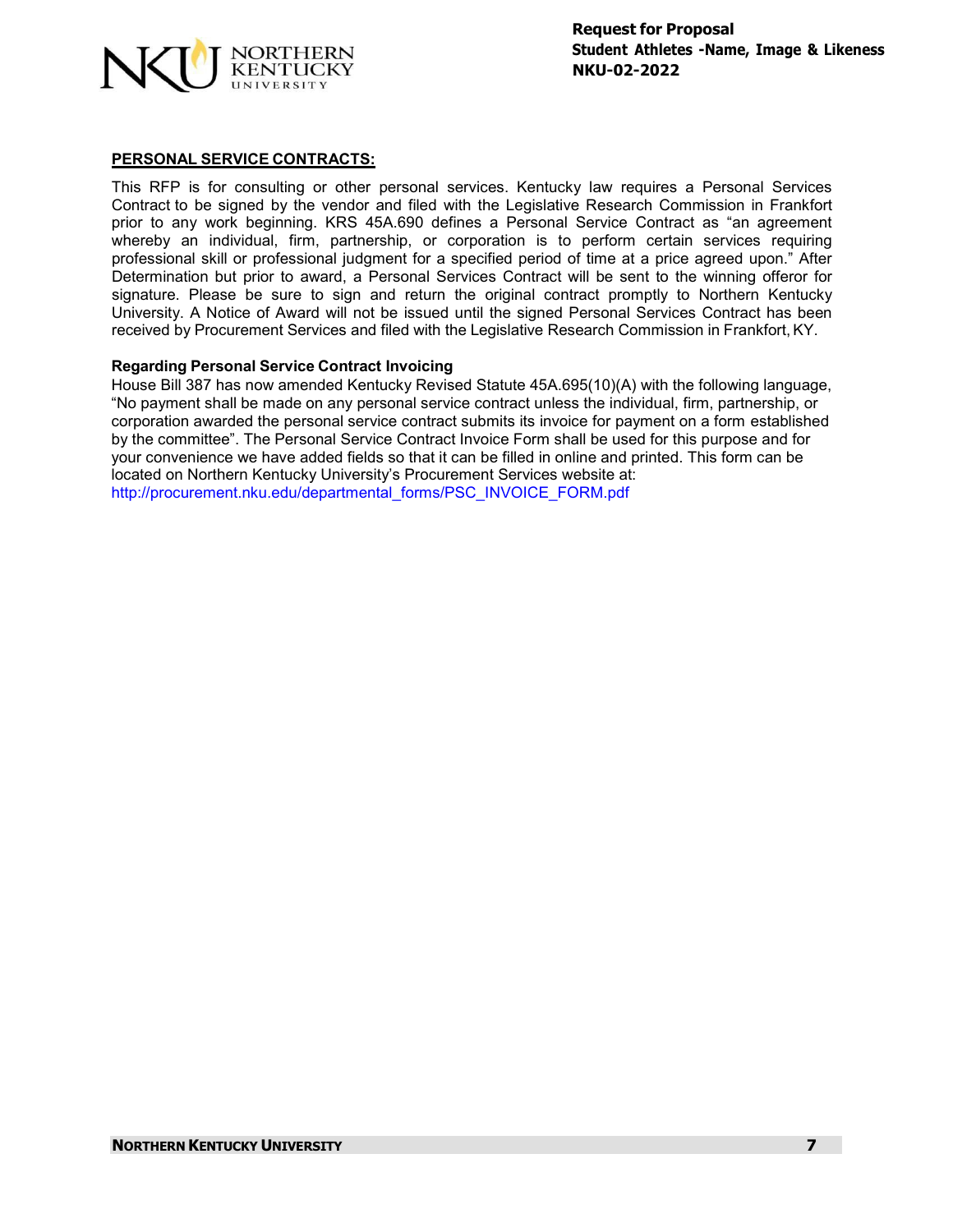

#### **METHOD OF AWARD:**

The award will be made to the responsive and responsible bidder offering the best value to Northern Kentucky University in accordance with KRS 45A.085.

# **UNIVERSITY REPRESENTATIVE:**

A staff member of the University shall act as the University contact, during the life of the contract, and be the primary coordinator and liaison between the University and the Contractor.

# **TIME FOR ACCEPTANCE:**

Each Bid shall state that it is a firm offer, which may be accepted within a period of 60 days. Although thecontract is expected to be awarded prior to that time, the 60-day period is requested to allow for unforeseen delays.

# **CANCELLATION:**

The resulting contract, from this Request for Proposal may be cancelled by the University, for noncompliance with the terms and conditions of any part of the agreement.

# **THE CONTRACT:**

By submitting a Proposal, the offeror acknowledges that it has read this REQUEST FOR PROPOSAL, understands it and agrees to be bound by its requirements, terms and conditions, and further agrees that the resulting contract will consist of this RFP, any duly issued addenda and the bidder's response will be the complete and exclusive statement of the agreement between the parties. The resulting contract unless otherwise provided herein, can only be modified in writing signed by the selected offeror and NKU. NKU reserves the right to disqualify any Proposals which take exception to the terms and conditions, including but not limited to, standards, specifications, and requirements as specified in this Request for Proposal.

#### **PERMITS (if applicable):**

The Contractor shall obtain all permits necessary for any or all parts of the work from the authorities governing such work. The Contractor shall procure building permits, when required but no fee shall be applicable on projects for the Commonwealth. Evidence that such permits have been issued shall be furnished to the Owner before beginning work.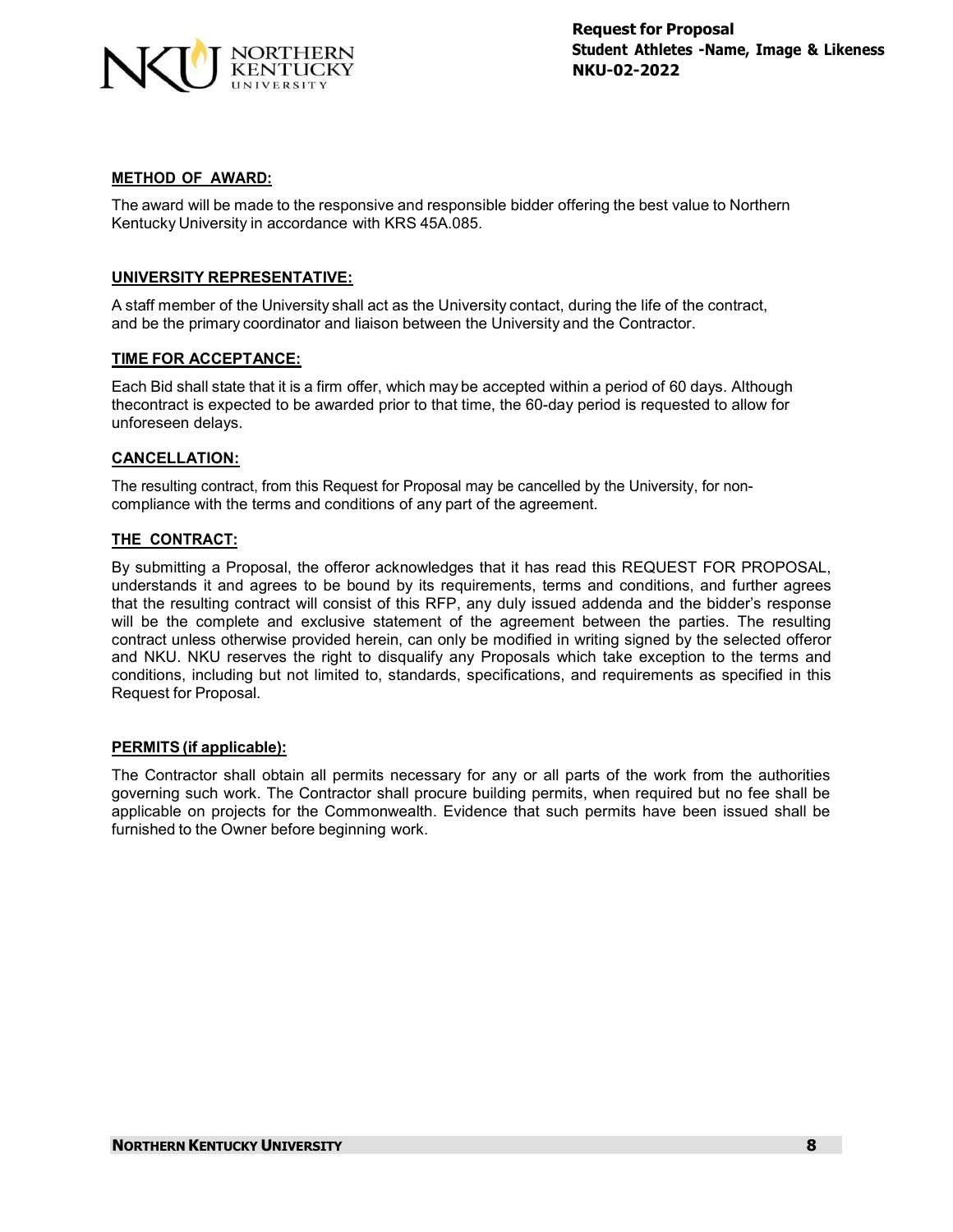

# **PREPARATION AND SUBMISSION OF PROPOSALS:**

Proposals shall be prepared one sided on 8-1/2" x 11" paper. The text type size shall not be less than a 12 point font. The proposals shall be indexed and all pages sequentially numbered throughout, or by section.

Elaborate graphics and expensive paper and bindings are not necessary, nor encouraged. Neatness, clarityand completeness are what are desired. All text and exhibits should be succinct and relevant to the RFP requirements.

# **EXAMINATION OF PROPOSAL DOCUMENTS:**

By submitting a proposal, the Offeror represents that it has thoroughly examined and become familiar with the work required under this RFP and that it is capable of performing quality work to achieve theUniversity's objectives.

# **PROPOSAL EVALUATION PROCESS:**

Proposals will be evaluated by a committee of University employees selected for the specific purpose of evaluating submitted proposals. This committee will determine each offeror's responsiveness to the RFP requirements. A proposal shall be determined unresponsive if required information is missing or the proposal deviates from requirements stated herein. The committee will evaluate all proposals objectively and uniformly on the basis of submission requirements, demonstrated ability to perform and the methodology proposed to achieve a successful maintenance program. The technical evaluation of the proposals will be by University personnel selected specifically for this evaluation process. The University will then enter into final negotiations to select the finalist and award a Contract.

#### **CONFIDENTIALITY:**

In accordance with KRS 45A.085 Competitive Negotiation, all proposals received or information derived there from remain confidential until a contract is awarded or all proposals are rejected.

#### **ADDENDA/CLARIFICATIONS:**

Any University changes to this RFP will be made by written addendum. Verbal modifications will not be binding.

Questions or comments regarding this RFP must be in writing and must be received in Procurement Services no later than 2:00pm on August 11, 2021.

#### **RESTRICTIONS AND LIMITATIONS**:

NKU currently has a contractual relationship with our banking partner PNC Bank. As a part of our agreement, PNC has an exclusive right to market its products to NKU students, faculty, and staff in addition to providing financial literacy programs. While the services contemplated in this RFP are mainly separate and distinct, there may be some services that you propose which may marginally overlap. NKU reserves the right and in its sole discretion to determine which if any services under this RFP would need to be excluded and/or negotiated with PNC Bank for this purpose.

#### **CONTACT PERSONNEL:**

Respondents to this solicitation shall NOT talk to, call, or email anyone at the University about the project, except for the designated University spokesperson as identified herein.

#### **NORTHERN KENTUCKY UNIVERSITY 9**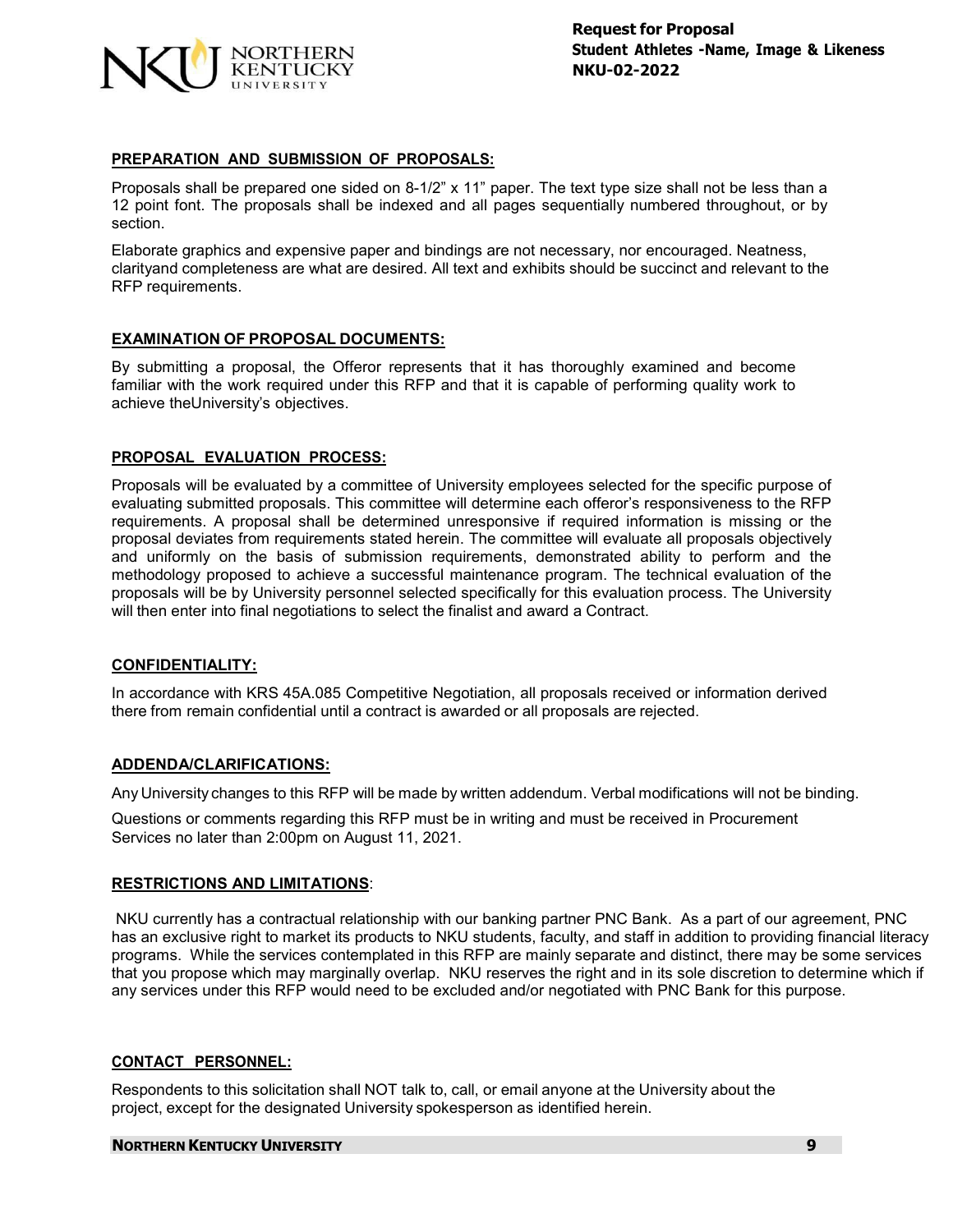

For questions concerning the method of procurement, method of evaluation and general proposal requirements, the proposer's sole point of contact for this proposal is:

All requests for technical information shall be submitted in writing to Holly C Vasquez prior to the deadline for submission of questions as detailed in the Notice of RFP Opportunity.

> Holly Vasquez Manager, Procurement Services Northern Kentucky University Lucas Administrative Center,617 Highland Heights, KY 41099 Phone: 859.572.5171 FAX: 859.572.6995 E-mail: [vasquezh1@nku.edu](mailto:%20vasquezh1@nku.edu)

Questions regarding the RFP process may be submitted at any time.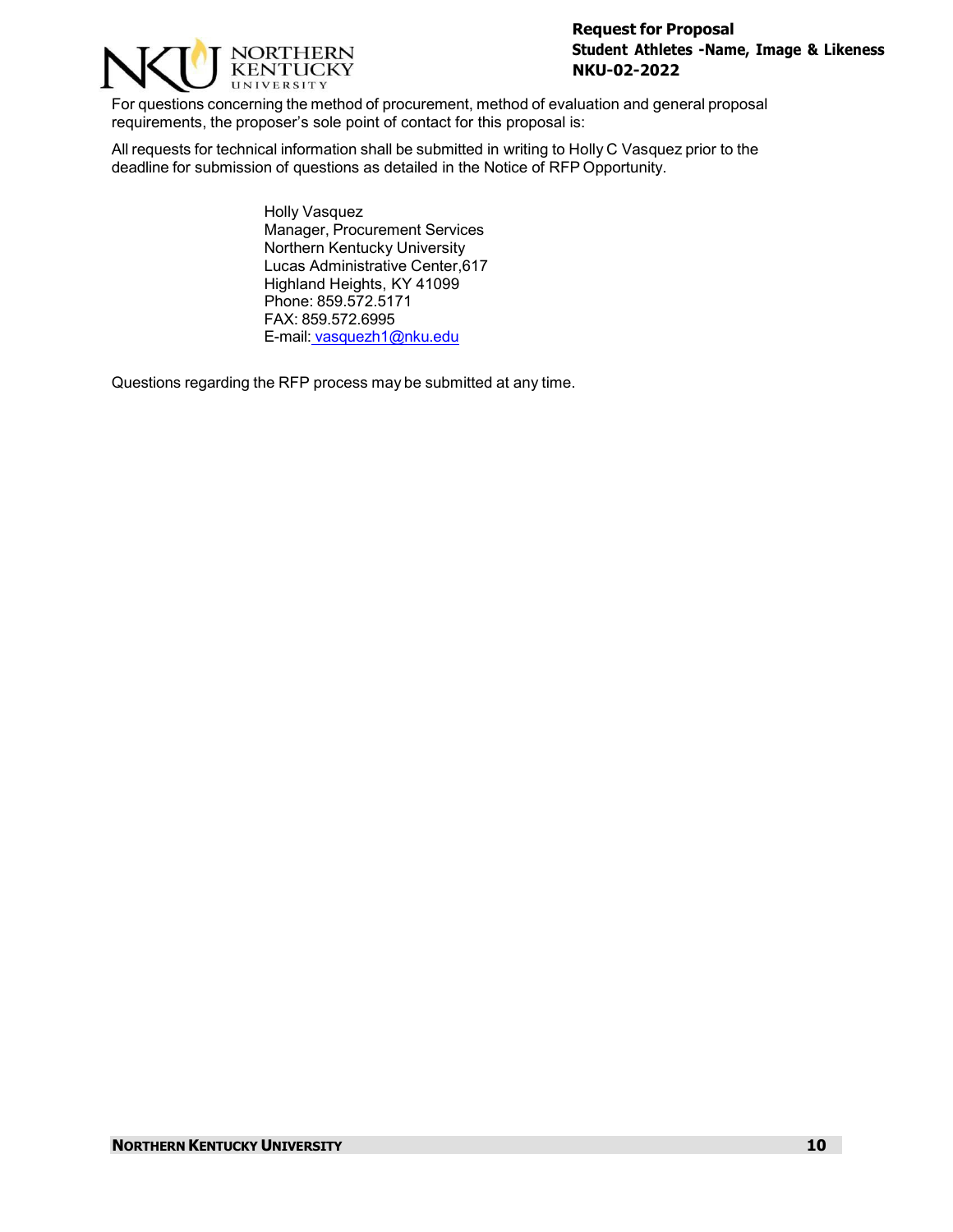

All material clarifications will be issued by Procurement Services by written addenda.

### **CONTRACT AWARD:**

Issuance of this RFP and receipt of proposals does not commit the University to award a contract. The contract will be awarded to the firm whose offer best meets RFP specifications, and other facts considered. The University reserves the right to postpone opening for its own convenience, to accept or reject any or all proposals received in response to this RFP, to negotiate with other than selected bidder should negations with selected firm be terminated, to negotiate with more than one bidder simultaneously,to cancel all or part of this RFP and to waive any technicalities.

#### **METHOD OF AWARD:**

It is the intent of Northern Kentucky University to award a contract to the qualified Firm whose offer, conforming to the conditions and requirements of the RFP, is determined to be the most advantageous to the University, cost and other factors considered.

Proposals will be evaluated strictly in accordance with the requirements set forth in this solicitation, including any addenda that are issued. The University will evaluate proposals as submitted and may not notifyFirms of deficiencies in their responses.

Proposals must contain responses to each of the criteria listed above in sections of this RFP even if the Firms response cannot satisfy those criteria. A proposal may be rejected if it is conditional or incompletein the judgment of the University.

# **GOVERNING LAW:**

Contractor shall conform to and observe all laws, ordinances, rules and regulations of the United States of America, Commonwealth of Kentucky, and all other local governments, public authorities, boards or offices. This Agreement shall be governed by Kentucky Law and any claim relating to this contract shall only be brought in Franklin Circuit Court, sitting without jury.

# **TERMINATION FOR CONVENIENCE:**

Northern Kentucky University reserves the right to terminate the resulting contract without cause with a 30 day written notice. Upon receipt by the Contractor of "notice of termination" the Contractor shall discontinue all services with respect to the applicable contract. The cost of any agreed upon services provided by the Contractor will be calculated at the agreed upon rate prior to "notice of termination" and a fixed fee contract will be pro-rated (as appropriate).

#### **REQUIRED SUBMISSIONS:**

These instructions describe the required format for the Proposal. Proposers may include any additional information deemed pertinent. An identifiable tab sheet must precede each Section for easy reference. Allpages, except pre- printed technical inserts, shall be sequentially numbered.

Proposals must address each of the requirements listed below in the same order as listed to be considered responsive. Proposals should reference each identified requirement explaining how the proposer's solution meets the specified requirement.

Narratives should provide a concise description of capabilities to satisfy the requirements of this Request for Proposal.

Emphasis should be on clarity brevity and completeness of response.

All materials submitted in response to this Request for Proposal will become the property of NKU and will not be remitted.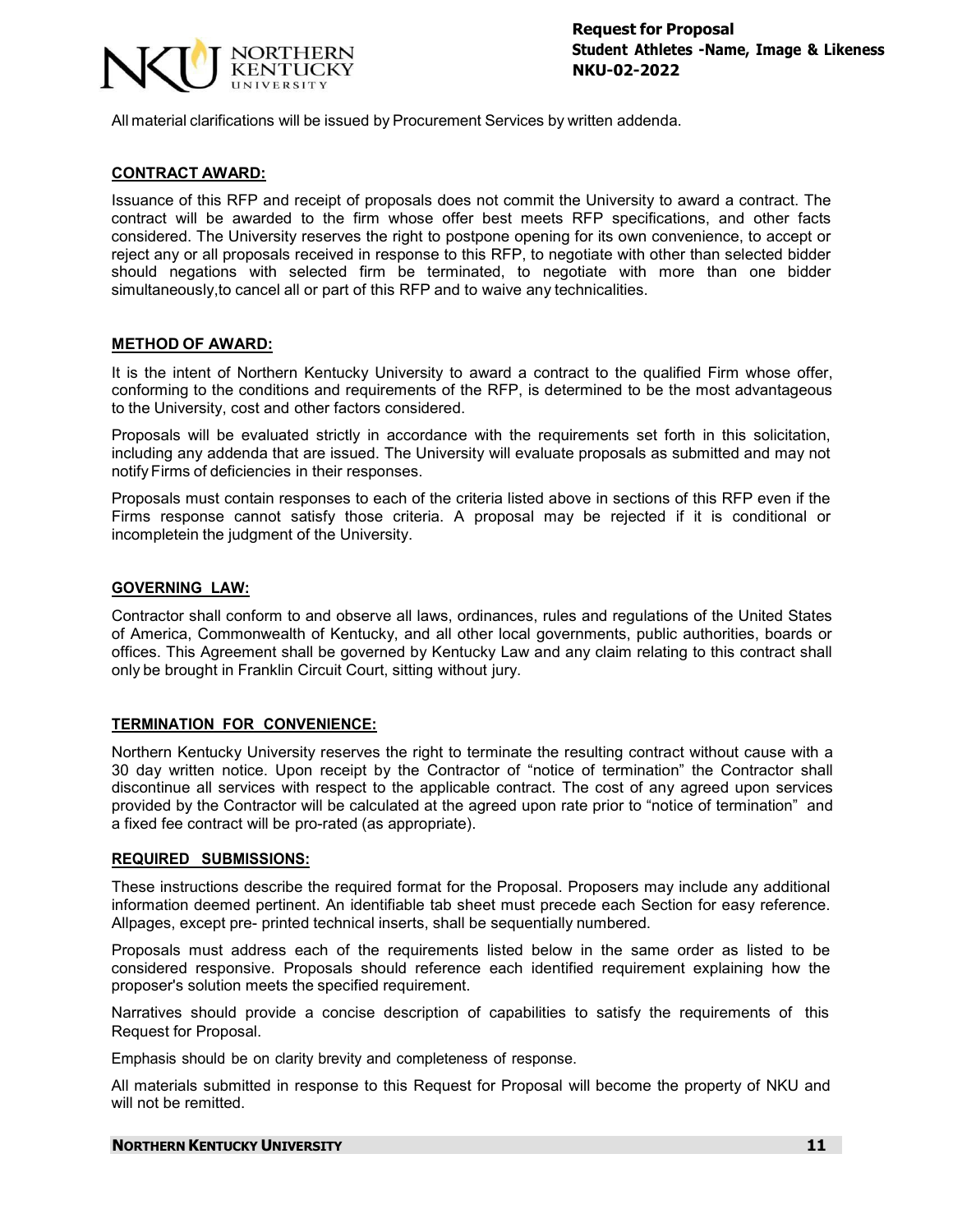

# **INTRODUCTION**

# **A. A BRIEF DESCRIPTION OF THE UNIVERSITY**

**About NKU:** Founded in 1968, NKU is an entrepreneurial state university of over 16,000 students served by more than 2,000 faculty and staff on a thriving suburban campus nestled between Highland Heights, Kentucky and bustling downtown Cincinnati. We are a regionally engaged university committed to empowering our students to have fulfilling careers and meaningful lives. While we are one of the fastest-growing universities in Kentucky, our professors still know our students' names. For more information, visit [nku.edu.](https://www.nku.edu/)

# **OUR MISSION**

Northern Kentucky University delivers innovative, student-centered education and engages in impactful scholarly and creative endeavors, all of which empower our graduates to have fulfilling careers and meaningful lives, while contributing to the economic, civic, and social vitality of the region.

# **OUR VISION**

NKU will be nationally recognized for being a student-ready, regionally-engaged university that empowers diverse learners for economic and social mobility.

# **Success by Design**

NKU's strategic framework, Success by Design, is helping reshape the future of Northern Kentucky University - and education - in the region. We built our strategic framework together, and together we will take the next important step unleashing innovation.

Success by Design has the singular focus of student success aligned with the needs of the region. The strategic framework outlines three pillars of student success: Access, Completion and Career & Community Engagement. NKU has spent the past year implementing the framework's First Five initiatives, each challenging the campus community to become a more student-ready, regionally engaged university. For more information, visit Success by Design's [website.](https://www.nku.edu/successbydesign.html)

# **QUICK FACTS**

- 88 majors to kindle passions
- 16,000+ students
- \$6+ million in scholarships awarded to new freshmen every year
- 77% of students receive financial aid
- Average class size: 18 students
- 58,000 alumni live within a 50-mile radius of the Cincinnati/northern Kentucky area
- Students come from all 50 U.S. states and across 46 countries
- 18% diverse student population
- 40+ study abroad opportunities
- 48% of first-time freshman live on campus
- 250+ employers recruit on campus
- Students invested 12,500 hours in service activities
- More than 4,000 students involved in service activities
- Service activities made \$250,000 of economic impact

# **Northern Kentucky University Department of Athletics**

Northern Kentucky University Athletics continues its ascent into national recognition on the NCAA Division I landscape. NKU, which began its DI era as a member of the ASUN, has spent the last six seasons as members of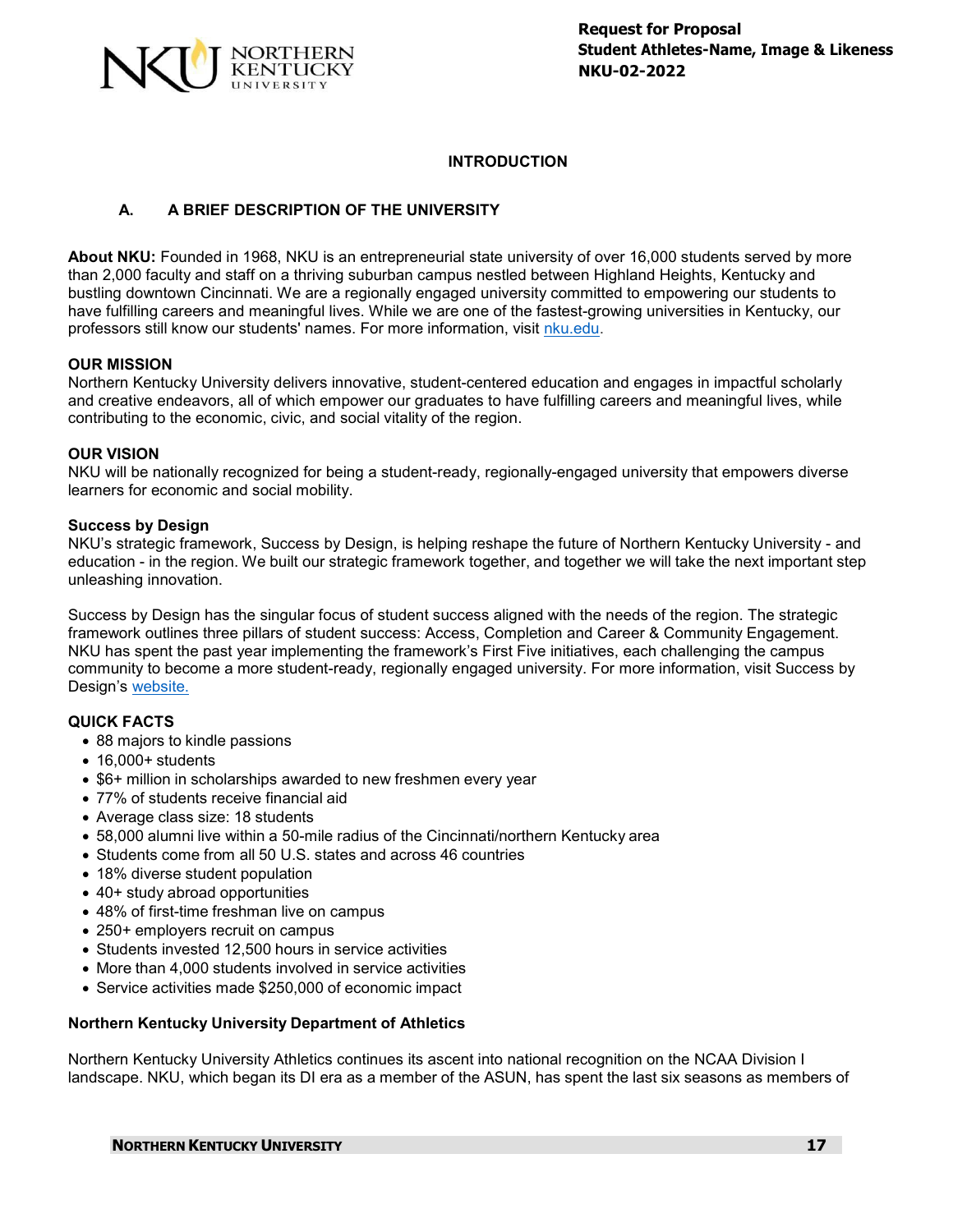

the Horizon League. Since then, Northern Kentucky has won nine regular-season and league tournament team championships and qualified for five NCAA Tournaments between men's basketball, women's soccer and volleyball.

With new facilities for basketball and soccer – as well as recently renovated facilities for volleyball, softball and baseball – NKU's athletics complexes are on par with its Division I peers. BB&T Arena, which opened in 2008, serves as home for Norse men's and women's basketball and is the premier basketball facility in the Horizon League. It features corporate suites on both sides, two party suites along the North baseline and courtside seating along one sideline and baseline. The Arena was thrust into the national spotlight in 2015 when a redesigned court featuring a Norse ship rising through the seas was unveiled. BB&T Arena also regularly hosts concerts and plays (such as Cirque de Soleil), as well as regional and high school events. NKU Soccer Stadium was opened in 2010 and is one of the best soccer stadiums in the nation.

Northern Kentucky is committed to presenting its 17 athletics programs (nine women's, eight men's) on both a national and regional landscape, competing against teams from the Big Ten, Big 12, SEC, ACC, BIG EAST and American conferences on a regular basis. NKU and the Horizon League have also partnered with ESPN to broadcast games on the ESPN family of networks, including its ESPN3 digital platform. Over 60 men's and women's basketball, men's and women's soccer, volleyball, baseball and softball contests are broadcast annually on ESPN+, ESPN3 and regularly on Bally Sports Ohio (formerly Fox Sports Ohio) through NKU's HD production trailer, which was outfitted through a partnership with ESPN.

Prior to reclassification to NCAA Division I in the 2012-13 season, NKU won three Division II national championships, including two women's basketball titles (2000 and 2008) and a men's soccer title in 2010. The Norse earned 21 regional titles, 68 Great Lakes Valley Conference regular-season or tournament titles, seven GLVC All-Sports Trophies and eight of the last 10 GLVC Commissioner's Cups. During its last decade in Division II, the program finished in the top 25 in the Learfield Sports Director's Cup standing five times, highlighted by a 10th place finish in 2003-04 and a  $16<sup>th</sup>$  place finish in 2011-12.

Success has continued at the Division I level, highlighted by the men's basketball team qualifying for the NCAA Tournament or NIT in four of the last five years, which includes three NCAA Tournament qualifications. Women's soccer has both a Horizon League regular-season and tournament championship to go along with a berth in the 2016 NCAA Tournament. Volleyball won the 2019 Horizon League Tournament and qualified as one of two Horizon League teams to reach the NCAA Tournament that season. Individual success has also been prominent for Norse student-athletes. Men's golfer Jacob Poore won the 2018 Horizon League Championship and competed in the Columbus Region of the 2018 NCAA Championship. Griffin Doersching not only competed in the 2019 Rocket Mortgage College Home Run Derby, but the slugger belted an astounding 20 homers in the final round to win the event on ESPN. Two Norse have also been named All-Americans, with men's basketball player Drew McDonald garnering AP All-American Honorable Mention status in 2019 and women's soccer player Kailey Ivins earning a spot on the United Soccer Coaches All-America Third-Team this past year.

NKU student-athletes continue to excel in the classroom as well, posting a cumulative grade point average of 3.42 in the fall 2020 and spring 2021 semesters. This marks 20-straight semesters in which Norse student-athletes have registered at least a 3.0, 14 in a row at or above a 3.2 and 8-consecutive with at least a 3.37 GPA. The fall 2020 semester featured 109 student-athletes that posted individual GPA's of at least 3.60, while the spring 2021 semester featured 104 student-athletes. Approximately 60 student-athletes have garnered academic or scholar all-America status from either CoSIDA or their respective coaches associations.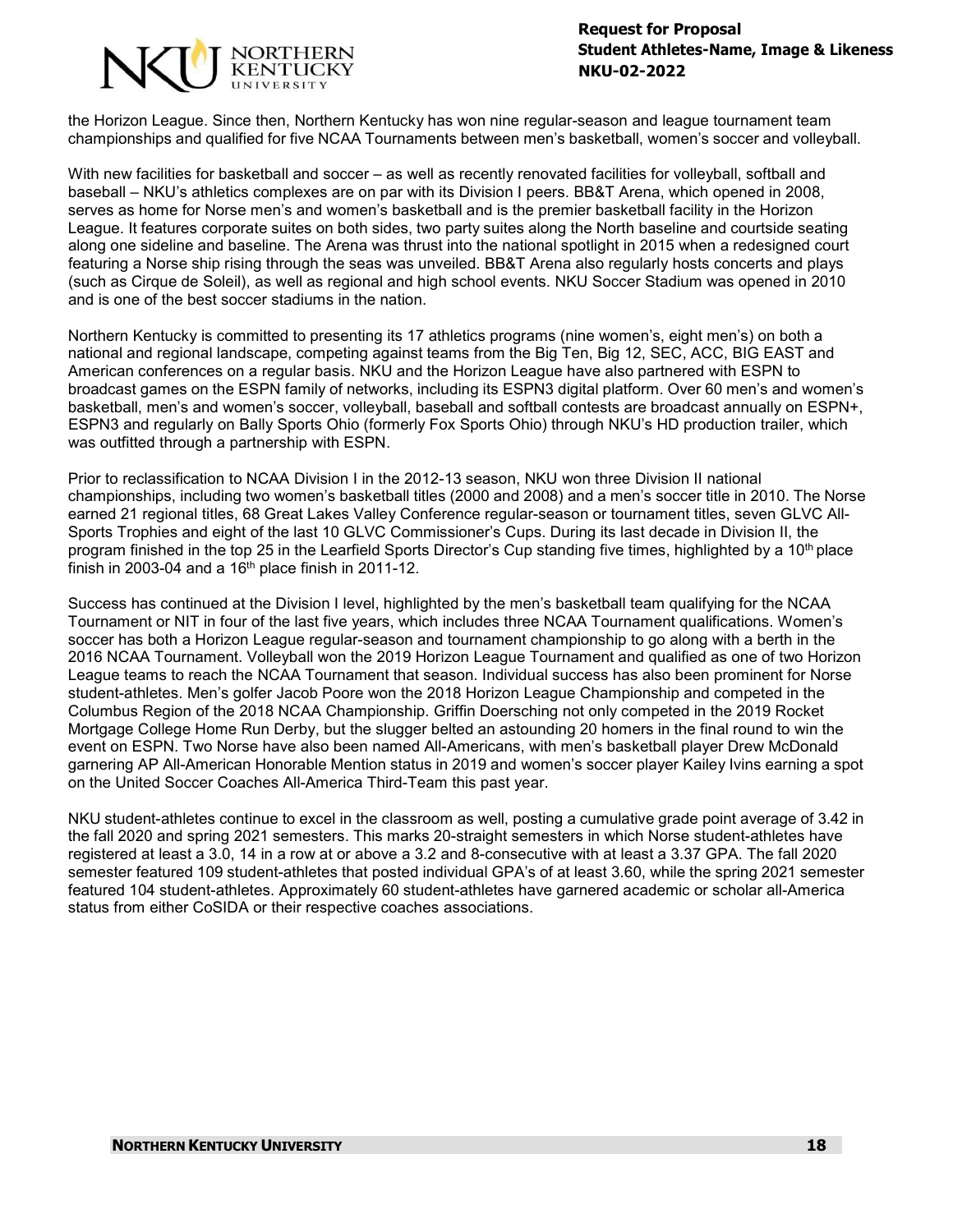

# **B. Proposal Requirement and Specifications**

# **1. Cover Letter**

The cover letter shall serve as an introduction to the Respondent's qualifications and capabilities. The letter of no more than two pages shall be addressed to Director of Procurement Services, and must, at a minimum, contain the following:

- a. Identification of Contractor.
- b. A statement of experience from the contractor (years in business, number of athletic department partners, etc.).
	- a. Proposer must provide a detailed description of the proposer's company and history of related performance. Proposer should include a list of organizations that it currently provides similar services to and references that can be contacted from these organizations.
- c. An email address
- d. Acknowledgement of receipt of RFP addenda, if any; and,
- e. Signature of person authorized to bind the offering firm to the terms of the Proposal.

# **2. App/Platform Requirements**

Proposer must submit a comprehensive plan for creation, implementation, servicing, monitoring, and educational options for successful navigation of NIL legislation for Northern Kentucky University Athletics along with support information. Plan must address the following basic NIL functions involving the University's teams, including;

- *a. Education*
	- i. Outline what services are currently available via your platform, and whether those services address the following topics:
		- i. Financial Literacy
		- ii. Tax Liabilities
		- iii. Contracts
		- iv. Brand Building
		- v. Analytics
		- vi. Agents/Lawyers
		- vii. NCAA Compliance
		- viii. International/Visa
		- ix. Other
	- ii. Show successful partnerships with on-campus educational resources.
	- iii. Access to case studies where student-athletes successfully negotiated a paid agreement.
	- iv. Outline your ability to provide in-person educational sessions to groups of student-athletes, coaches, staff, donors, etc. as a part of this agreement.
	- v. "How-to" resources on monetizing social media platforms.
- *b. Compliance (Monitoring & Tracking)*
	- i. A tracking system for student-athletes to log their activity related to NIL opportunities.
	- ii. Description of any third-party monitoring capabilities by your company of partnerships involving current student-athletes.
	- iii. Reporting/analytics showing how student-athletes interact with the service (using education resources, submitting deals, etc.)
	- iv. Ability to produce an affidavit that student-athletes sign off on when entering into agreements?
- *c. Brand-Building & Content Sharing*
	- i. A platform that assists the athletic department and student-athletes in sharing content to build brands. Please describe the platform and any prominent features.
	- ii. Tools or services to help our student-athletes build their brand to benefit from NIL both presently and for their future careers.
	- iii. Does the vendor offer brand-building services for both Norse student-athletes and Northern Kentucky Athletics outside of social media opportunities?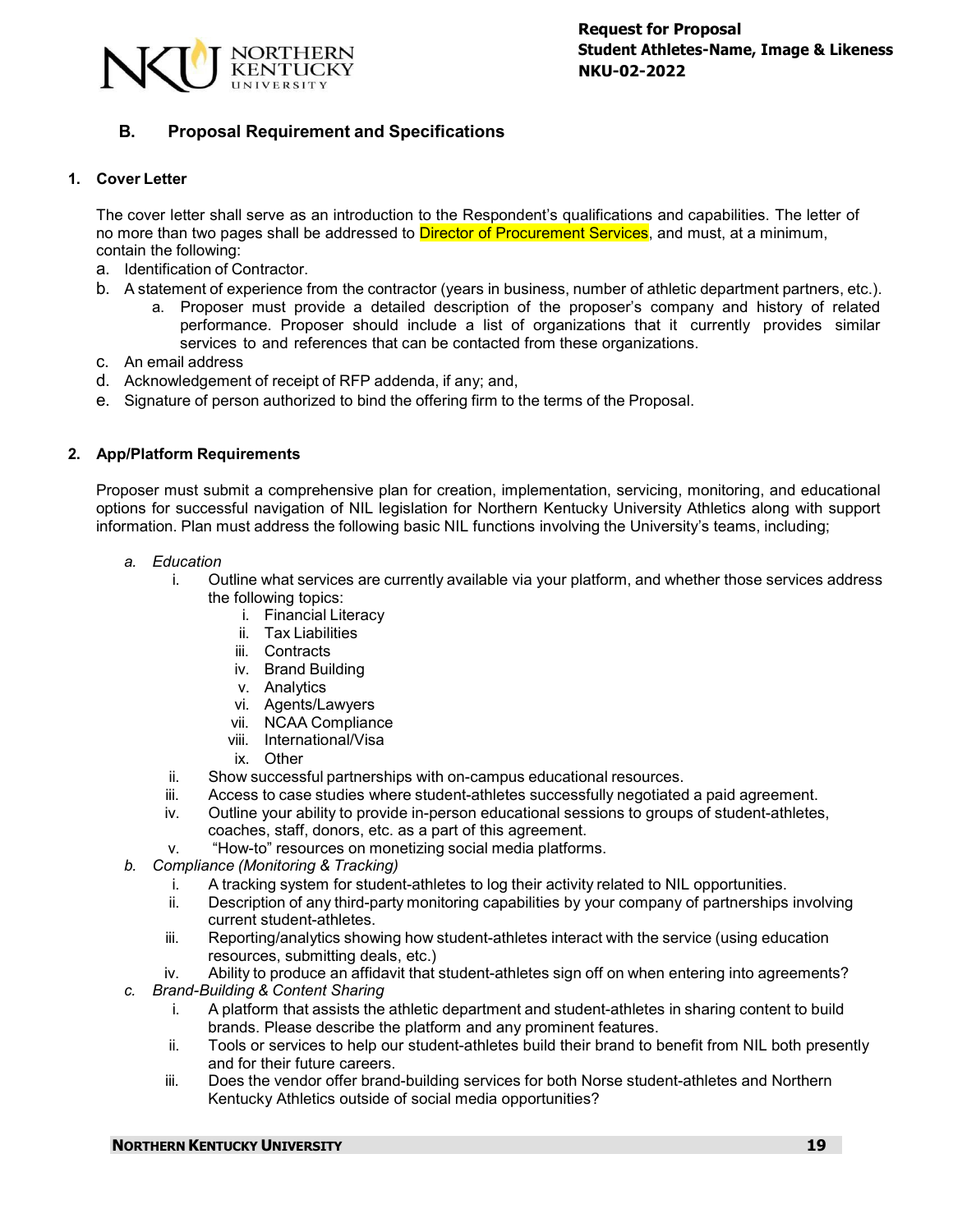

iv. Ability to easily share content with key stakeholders, including student-athletes, staff, coaches, and other campus areas.

Northern Kentucky University reserves the right to select services from the vendor and is not bound to contract a vendor to provide all three aspects (education, compliance or brand-building and content sharing) listed above.

# **3. Onboarding and Optional App/Platform Components**

Vendor will provide a description of the onboarding process and anticipated timeline for onboarding. Please also provide a description of the other options being considered below. The onboarding process and options will be scored individually, but combined for an overall score.

- a) A dashboard to track the social media profiles of NKU student-athletes.
- b) Ability to determine fair-market value (FMV) estimations for student-athlete's social media accounts.
- c) Any other notable features available as part of the company's platform.

#### **C. Cost Structure**

Proposer shall provide information on the price and any discount(s) being offered.

In this section, provide complete pricing.

The cost estimate should be itemized and should include project personnel and the number of estimated hours for each. Include pricing for the following:

- Support services and consultation available during the contractual period
- Disclosure of any annual maintenance escalation rates
- Disclosure of any variable costs and estimates
- Payment terms and schedule
- Identify other expenses that most effectively could/should be incurred by your firm and be reimbursed by the university.
- Provide an option for renewing the proposed services on an annual basis for up to two additional years.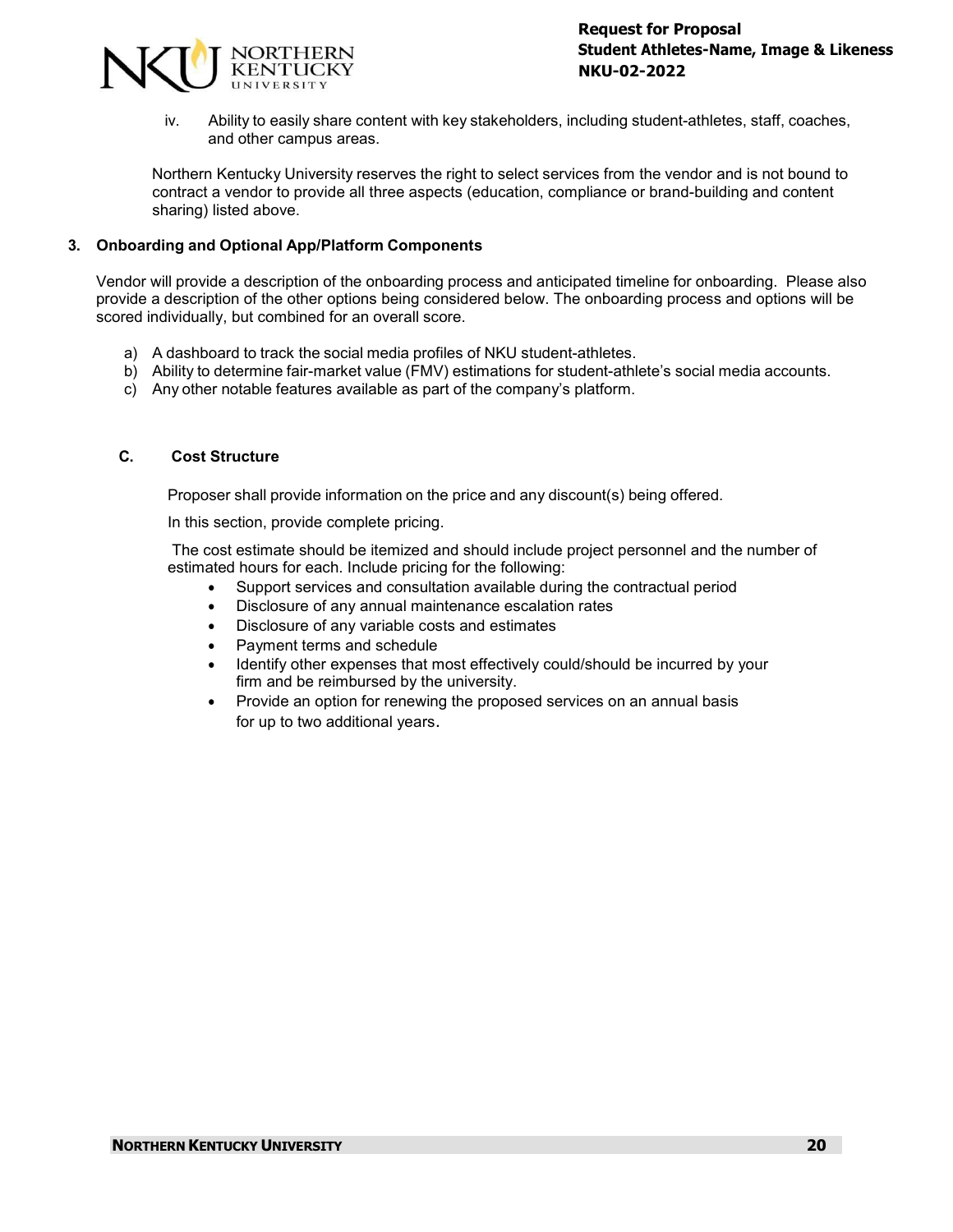

# **D. Proposal Evaluation Process**

The detailed specifications and special terms and conditions describe those items considered essential for a comprehensive agreement, while allowing proposers sufficient latitude to make comprehensive and creative proposals to the University.

Award will be made to the proposer whose proposal, in the sole opinion of the University, represents the best overall interests of the University, considering but not limited to the following:

- Proposer's overall suitability to the University.
- Proposer's qualifications (e.g. experience, reputation).
- Quality and availability of app/platform features.
- Proposers demonstrated ability to meet all requirements, specifications, terms and conditions as detailed in this RFP.
- Adherence to delivery requirements and other support functions as specified in RFP.

The criteria listed above are not ranked in order of importance.

#### **E. Evaluation Criteria**

 $\blacksquare$ 

Proposals will be evaluated based on the following criteria:

| Criteria                         | Weighting | <b>Total Points</b> |
|----------------------------------|-----------|---------------------|
| App/Platform Requirements        | 60%       | 600                 |
| <b>Optional Components Total</b> | 5%        | 50                  |
| Cost Structure                   | 35%       | 350                 |
| Total                            | 100%      | 1000 Points         |

# **F. Presentations**

The search/selection committee will determine if presentations will be needed after reviewing written proposals. The presentations will be conducted virtually.